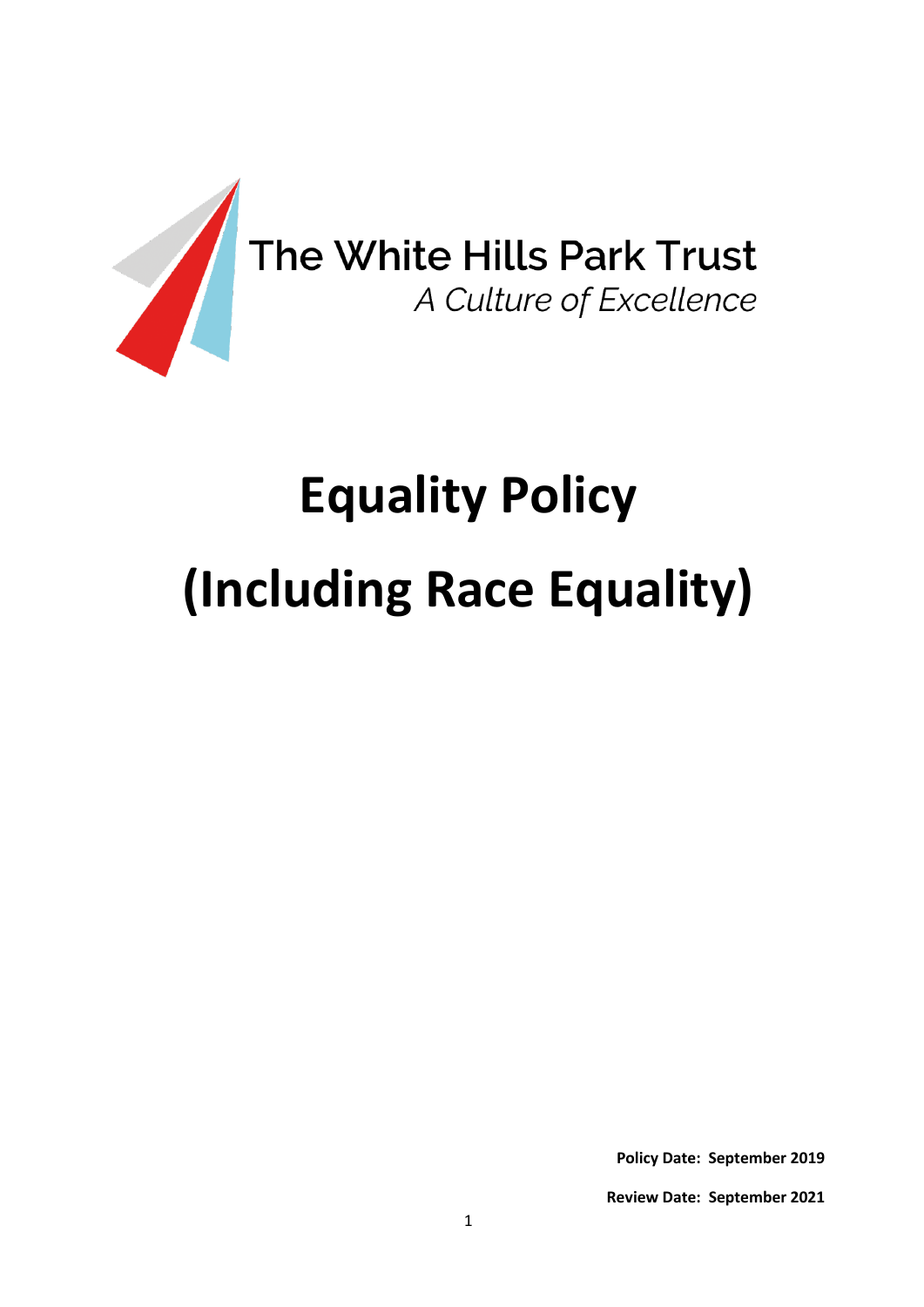# **Aims of the Policy**

The aim of this policy is to eliminate racial discrimination where it exists, to promote equality of opportunity throughout the Trust and Trust community and to promote good relations between people of different racial and religious groups across all areas of Trust activity. Everyone who is part of the Trust should feel included in all aspects of Trust life.

## **Legal framework**

We welcome our duties under the Equality Act 2010 to eliminate discrimination, advance equality of opportunity and foster good relations in relation to age (as appropriate), disability, race, ethnicity, gender (including issues of transgender, and of maternity and pregnancy), religion and belief, and sexual identity.

We welcome our duty under the Education and Inspections Act 2006 to promote community cohesion.

We recognise that these duties reflect international human rights standards as expressed in the UN Convention on the Rights of the Child, the UN Convention on the Rights of People with Disabilities, the Human Rights Act 1998 and the Race Relations Act 1976 (amended in 2000)

#### **Guiding principles**

In fulfilling the legal obligations cited above, we are guided by nine principles:

#### **Principle 1: All learners are of equal value.**

We see all learners and potential learners, and their parents and carers, as of equal value:

- whether or not they are disabled
- whatever their race, ethnicity, culture, national origin or national status
- whatever their gender and gender identity
- whatever their religious or non-religious affiliation or faith background
- whatever their sexual identity.

#### **Principle 2: We recognise and respect difference.**

Treating people equally does not necessarily involve treating them all the same. Our policies, procedures and activities must not discriminate but must nevertheless take account of differences of life-experience, outlook and background, and in the kinds of barrier and disadvantage which people may face, in relation to:

- disability, so that reasonable adjustments are made
- race or ethnicity, so that different cultural backgrounds and experiences of prejudice are recognised
- gender, so that the different needs and experiences of girls and boys, and women and men, are recognised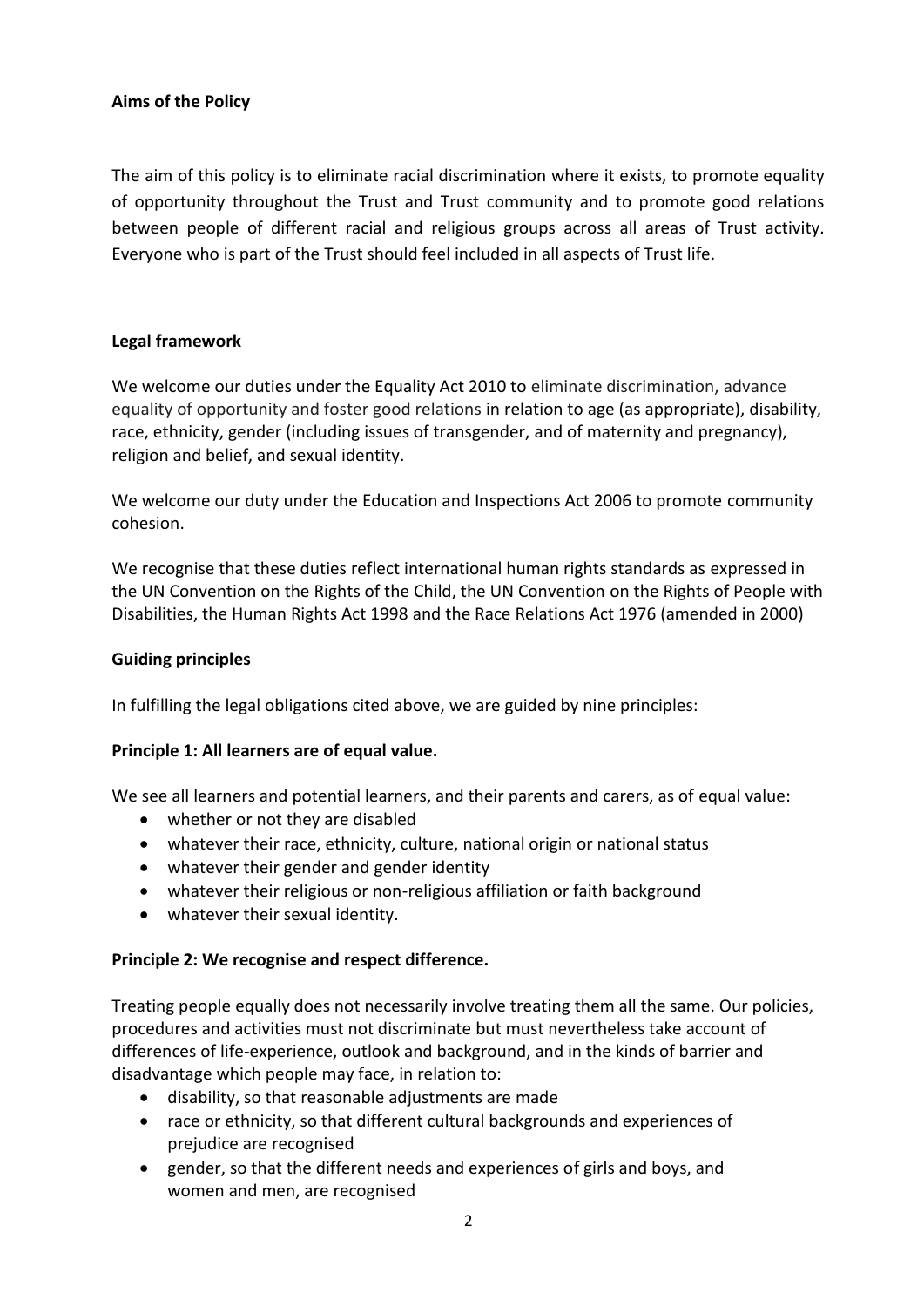- religion, belief or faith background
- sexual identity.

# **Principle 3: We foster positive attitudes and relationships, and a shared sense of cohesion and belonging.**

We intend that our policies, procedures and activities should promote:

- positive attitudes towards disabled people, good relations between disabled and nondisabled people, and an absence of harassment of disabled people
- positive interaction, good relations and dialogue between groups and communities different from each other in terms of race, ethnicity, culture, religious affiliation, national origin or national status, and an absence of prejudice-related bullying and incidents
- mutual respect and good relations between boys and girls, and women and men, and an absence of sexual and homophobic harassment.

# **Principle 4: We observe good equalities practice in staff recruitment, retention and development.**

We ensure that policies and procedures should benefit all employees and potential employees, for example in recruitment and promotion, and in continuing professional development:

- whatever their age
- whether or not they are disabled
- whatever their race, ethnicity, culture, religious affiliation, national origin or national status
- whatever their gender and sexual identity, and with full respect for legal rights relating to pregnancy and maternity.

## **Principle 5: We aim to remove inequalities and barriers that already exist.**

In addition to avoiding or minimising possible negative impacts of our policies, we take opportunities to maximise positive impacts by reducing and removing inequalities and barriers that may already exist between:

- disabled and non-disabled people
- people of different racial, ethnic, cultural and religious backgrounds
- girls and boys, women and men.

## **Principle 6: We consult and involve widely.**

We engage with a range of groups and individuals to ensure that those who are affected by a policy or activity are consulted and involved in the design of new policies, and in the review of existing ones. We consult and involve:

- disabled people as well as non-disabled
- people from a range of racial, ethnic, cultural and religious backgrounds
- both women and men, and both girls and boys.
- gay people as well as straight.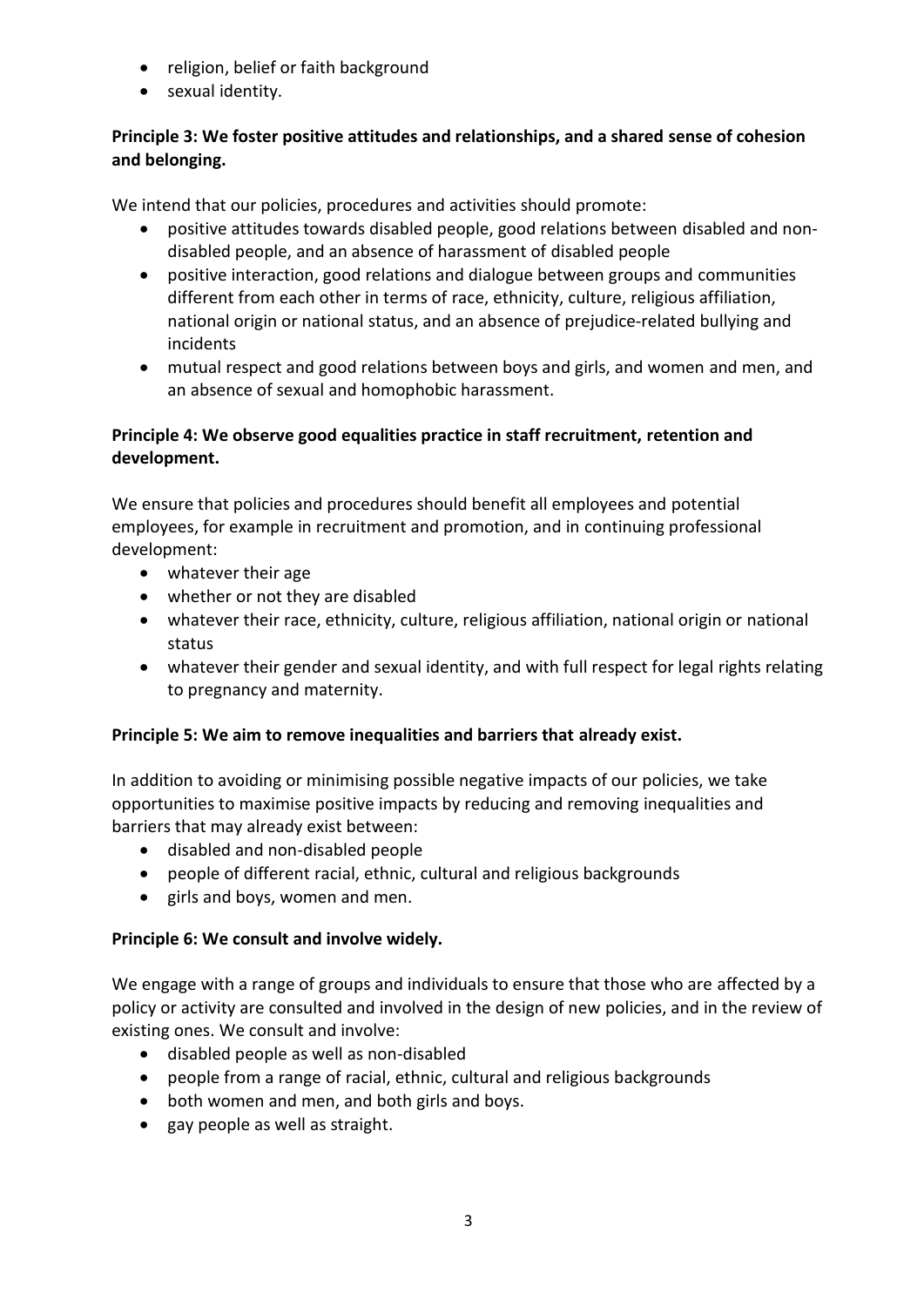# **Principle 7: Society as a whole should benefit.**

We intend that our policies and activities should benefit society as a whole, both locally and nationally, by fostering greater social cohesion, and greater participation in public life of:

- disabled people as well as non-disabled
- people of a wide range of racial, ethnic, cultural and religious backgrounds
- both women and men, and both girls and boys
- gay people as well as straight.

# **Principle 8: We base our policies and practices on sound evidence.**

We maintain and publish quantitative and qualitative information which shows our compliance with the public sector equality duty (PSED) set out in clause 149 of the Equality Act 2010, and on the basis of which we decide on specific and measurable objectives. Evidence relating to equalities is integrated into our self-evaluation documentation.

# **Principle 9: Measurable objectives**

We formulate and publish specific and measurable objectives, based on the consultations we have conducted and the evidence we have collected and published. The objectives which we identify take into account national and local priorities and issues, as appropriate. Our equality objectives are integrated into the school improvement plan. We keep our equality objectives under review and report annually on progress towards achieving them.

# **The curriculum**

We keep each curriculum subject or area under review in order to ensure that teaching and learning reflect the principles set out in paragraph 4 above.

# **Pupils attainment and progress**

The Trust monitors the attainment of pupils from different ethnic groups. This allows us to identify specific areas of success or underachievement. Where areas for concern exist the Trust employs strategies to address these concerns. Strategies may be wide and varied depending on individual issues but could include:

- liaison with parents/carers/LA (via an interpreter if required)
- mentoring
- sanctions
- targeted work by curriculum areas
- staff development.

The curriculum serves the needs of the Trust community, offering a broad multi-cultural content. We will review schemes of work annually and build developments and changes into yearly planning. Teachers consider appropriate approaches in terms of teaching and learning styles and the sensitive nature of some issues. Resources reflect the multicultural society we live in.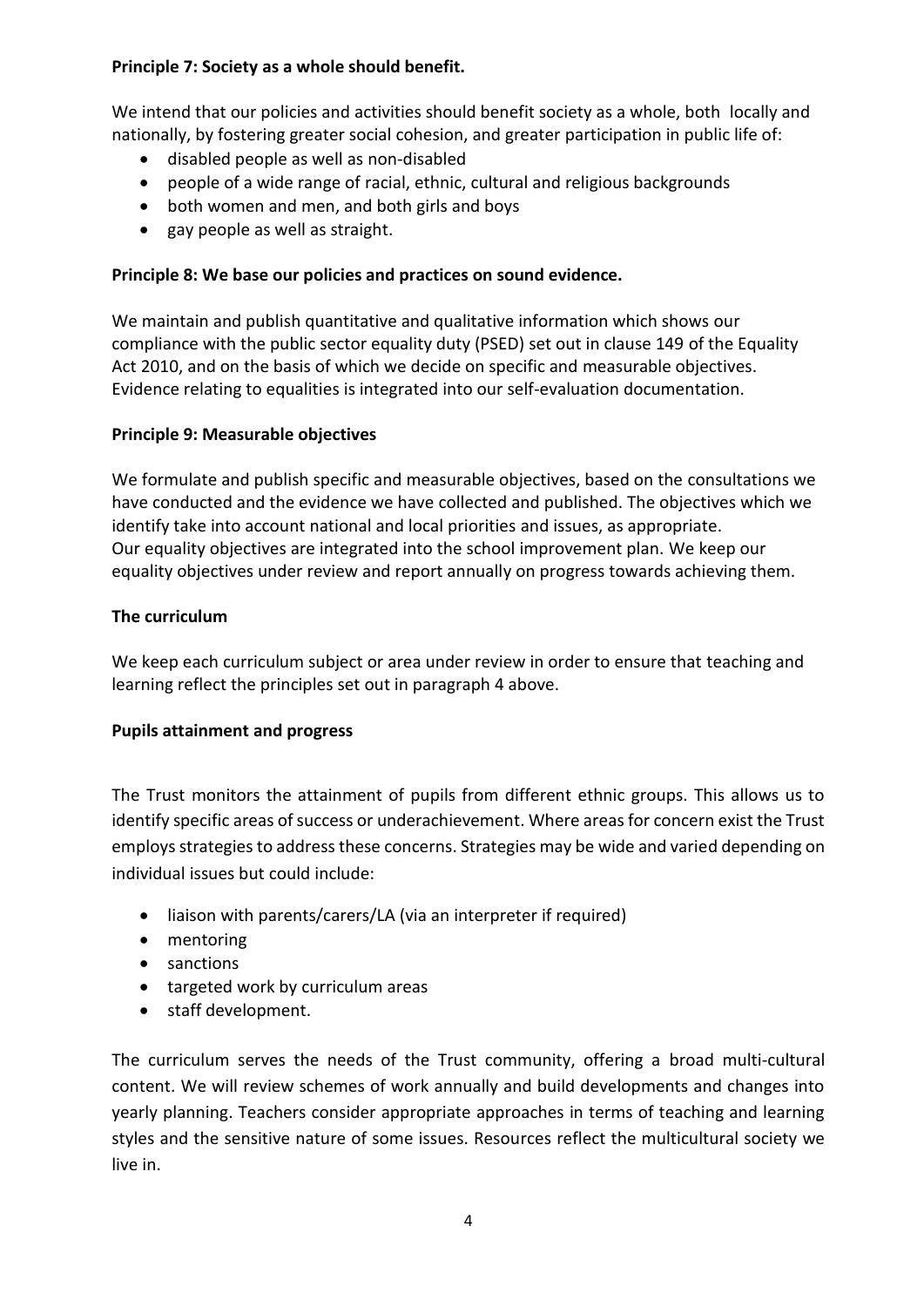Where pupils do not have English as their first language, provision is made in the Trust to offer support to access all areas of the Trust curriculum and activities.

Specific cultural needs are be catered for and respected within the Trust community. For instance, modifications to the school uniform may be made to accommodate religious and cultural requirements.

## **Ethos and organisation**

We ensure the principles listed in paragraph 4 above apply to the full range of our policies and practices, including those that are concerned with:

- pupils' progress, attainment and achievement
- pupils' personal development, welfare and well-being
- teaching styles and strategies
- admissions and attendance
- staff recruitment, retention and professional development
- care, guidance and support
- behaviour, discipline and exclusions
- working in partnership with parents, carers and guardians
- working with the wider community.

## **Promoting good relations in the Trust and in the local community**

The Trust promotes good race relations by offering opportunities for all to learn together and share ideas; tolerance and understanding are encouraged in all areas of the Trust. There are specific opportunities for those involved in the Trust to express opinions and increase cultural and racial awareness through:

- Student councils
- Pupil suggestion box
- Citizenship/PSHE curriculu
- Assemblies
- Curriculum topics
- Staff development
- EMAG

Events take place with the aim of promoting good race relations, for example:

- Visits to other countries
- Links with other communities
- Celebration of festivals
- Heartstone project to challenge racial intolerance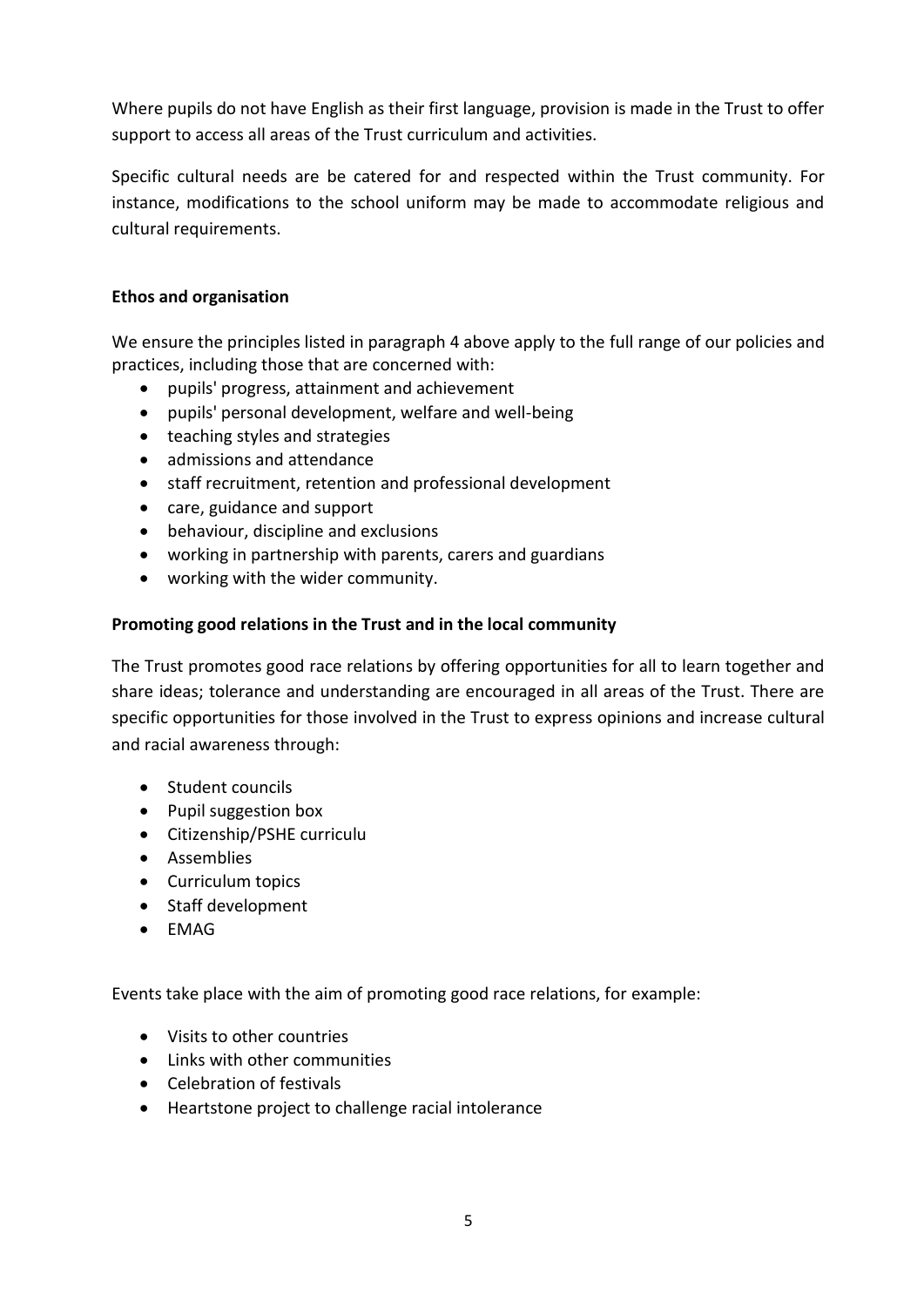## **Addressing prejudice and prejudice-related bullying**

The school is opposed to all forms of prejudice which stand in the way of fulfilling the legal duties referred to in paragraphs 1–3:

- prejudices around disability and special educational needs
- prejudices around racism and xenophobia, including those that are directed towards religious groups and communities, for example antisemitism and Islamophobia, and those that are directed against Travellers, migrants, refugees and people seeking asylum
- prejudices reflecting sexism and homophobia.

There is guidance in the staff handbook on how prejudice-related incidents should be identified, assessed, recorded and dealt with.

We keep a record of prejudice-related incidents and, if requested, provide a report to the local authority about the numbers, types and seriousness of prejudice-related incidents at our school and how they are dealt with.

## **Pupil behaviour, discipline and exclusion**

The Trust expects all pupils to maintain high standards of behaviour at all times. All staff at the Trust are responsible for monitoring behaviour and rewarding or disciplining pupils as appropriate. There are clear procedures for rewards and sanctions within the Trust (see relevant policies, or line manager) and these should be applied consistently and fairly regardless of race, colour or religious beliefs.

Exclusions are continually monitored by the Trustees through the Executive Principal's report to ensure that reasons for exclusion are sound and fair and follow LA and Trust guidelines.

## **Roles and responsibilities**

The Board of Trustees is responsible for ensuring that the school complies with legislation, and that this policy and its related procedures and action plans are implemented.

The Executive Principal is responsible for implementing the policy; for ensuring that all Staff, members, trustees and governors are aware of their responsibilities and are given appropriate training and support; and for taking appropriate action in any cases of unlawful discrimination.

Deputy Headteachers have day-to-day responsibility for co-ordinating implementation of the policy.

All staff, members, trustees and governors are expected to:

- promote an inclusive and collaborative ethos in their classroom
- deal with any prejudice-related incidents that may occur
- plan and deliver curricula and lessons that reflect the principles in paragraph 4 above
- support pupils in their class for whom English is an additional language
- keep up-to-date with equalities legislation relevant to their work.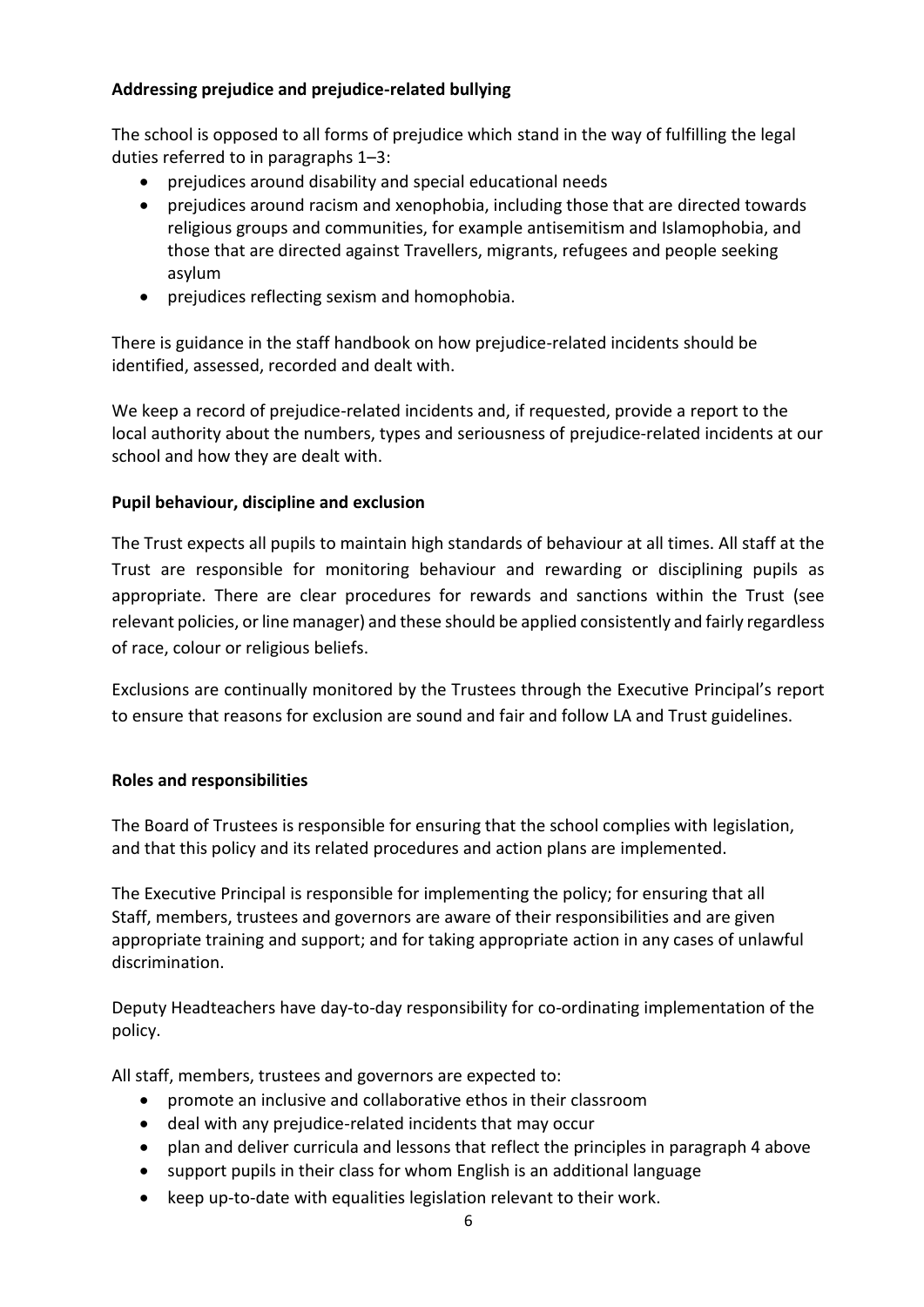#### **Information and resources**

We ensure that the content of this policy is known to all staff, members, trustees and governors and, as appropriate, to all pupils and their parents and carers.

#### **Involving parents and the community**

The Trust encourages parents to support their child in all aspects of Trust life. In addition to the usual points of contact, such as Parents' Evenings, the Trust welcomes the opportunity for all parents and members of the community to be involved. Where necessary and reasonable, the Trust will make every effort to have written communication translated into parents' first language.

#### **Religious observance**

We respect the religious beliefs and practice of all staff, pupils and parents, and comply with reasonable requests relating to religious observance and practice.

#### **Staff development and training**

We ensure that all staff, including support and administrative staff, receive appropriate training and opportunities for professional development, both as individuals and as teams.

#### **Breaches of the policy**

Breaches of this policy will be dealt with in the same ways that breaches of other school policies are dealt with, as determined by the Executive Principal and Trustees.

#### **Harassment and bullying**

 Accusations of prejudiced-based harassment or bullying must never be ignored. Pupils can report harassment or bullying by telling a member of staff (either verbally or in writing).

 $\bullet$ 

Staff must report incidents to the Executive Principal or Headteacher.

#### **Examples of prejudice-based incidents**

**A prejudice-based incident is any incident which is perceived as such by the victim or any other person**. Examples could include:

- 1. Verbal abuse and threats
- 2. Prejudice-based graffiti or materials
- 3. Ridiculing an individual's cultural differences
- 4. Physical assault which is motivated by prejudice
- 5. Incitement of others to behave in a prejudicial-based way
- 6. Refusal to co-operate with other pupils because of their race or other characteristics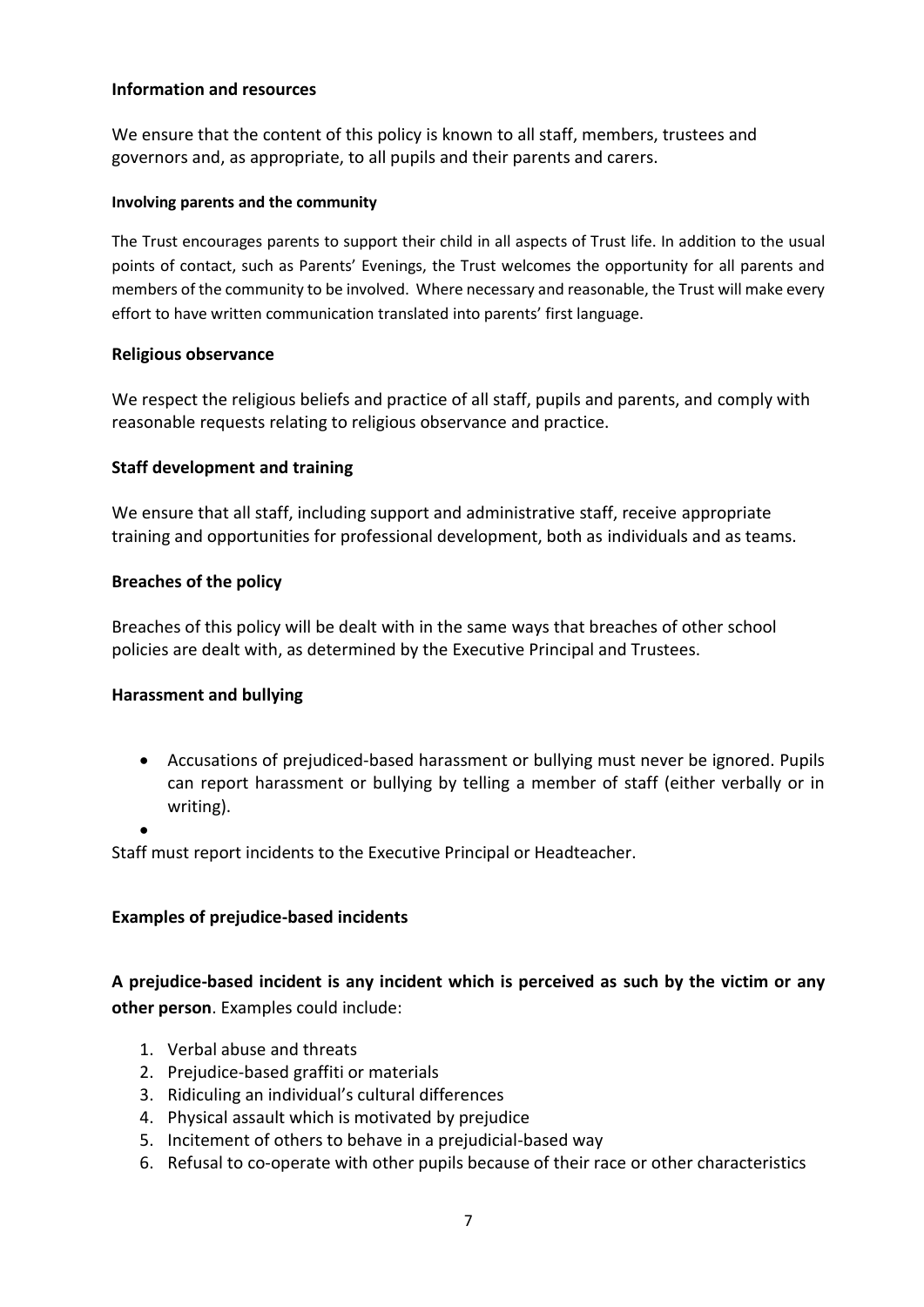#### **Monitoring and review**

We collect, study and use quantitative and qualitative data relating to the implementation of this policy, and make adjustments as appropriate. In particular we collect, analyse and use data in relation to achievement, broken down as appropriate according to disabilities and special educational needs, race, ethnicity, culture, language, , national origin and national status; and gender.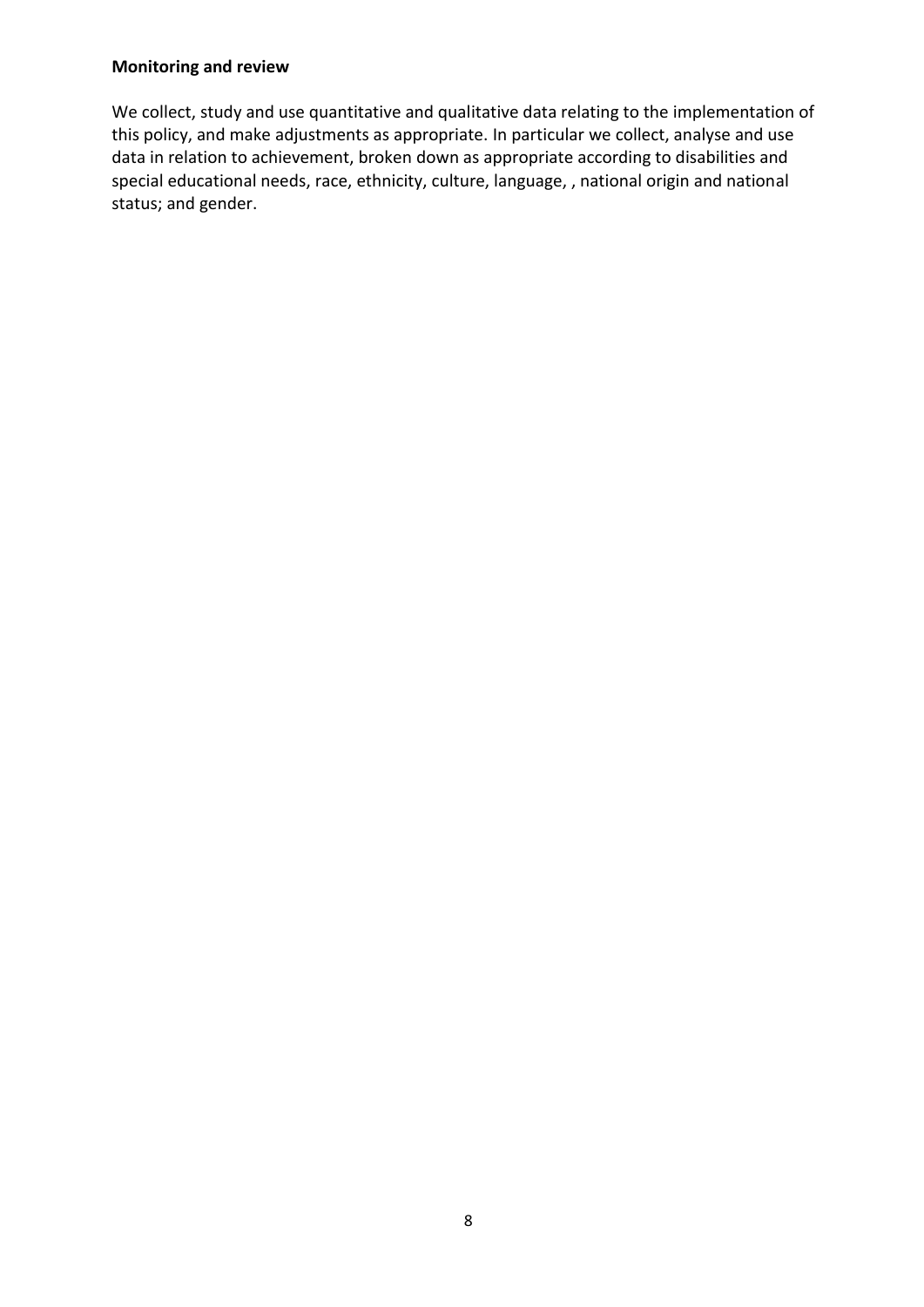## **Appendix**

# **Dealing with a racial incident**

The member of staff who first deals with the incident fills in the Racial Incident Report Form (available in the staff room) in consultation with the pupil and takes appropriate action, passing the completed form on to the named person as quickly as possible. (They may wish to discuss action with this person before completing the form) .The named person for recording racist incidents is the Executive Principal.

# **Dealing with the perpetrator**

Once the facts have been established an appropriate course of action should be decided upon. This will include a decision by the Executive Principal as to whether to refer the incident to the Police Liaison Officer or to the Ethnic Culture and Achievement Service as appropriate and they may include:

- firmly explaining the wrong done
- informing parents
- using one of the available sanctions.

## **Supporting the victim**

Possible responses include:

- explaining the action taken and reaffirming the Trust's attitude to the behaviour
- allowing the victim to express their concerns
- contacting parents to explain the Trust's policy and response
- reconciliation between perpetrator and victim.

## **Some key skills and tips for challenging prejudice**

Ensure you are aware of Trust Policy and that you follow the policy and legal requirements such as reporting racist/homophobic incidents.

Challenge all incidents, behaviour and language and **be seen** to be doing this

Be calm and constructive (responding and helping to build skills). Take time, remain silent if you are upset or angry until you regain control

If appropriate remove the offender from an audience or the scene of the incident, although be clear with the whole group that the language / behaviour was unacceptable

Role model how to challenge/how to take a stand in a non-aggressive way so that the group can be effective without you